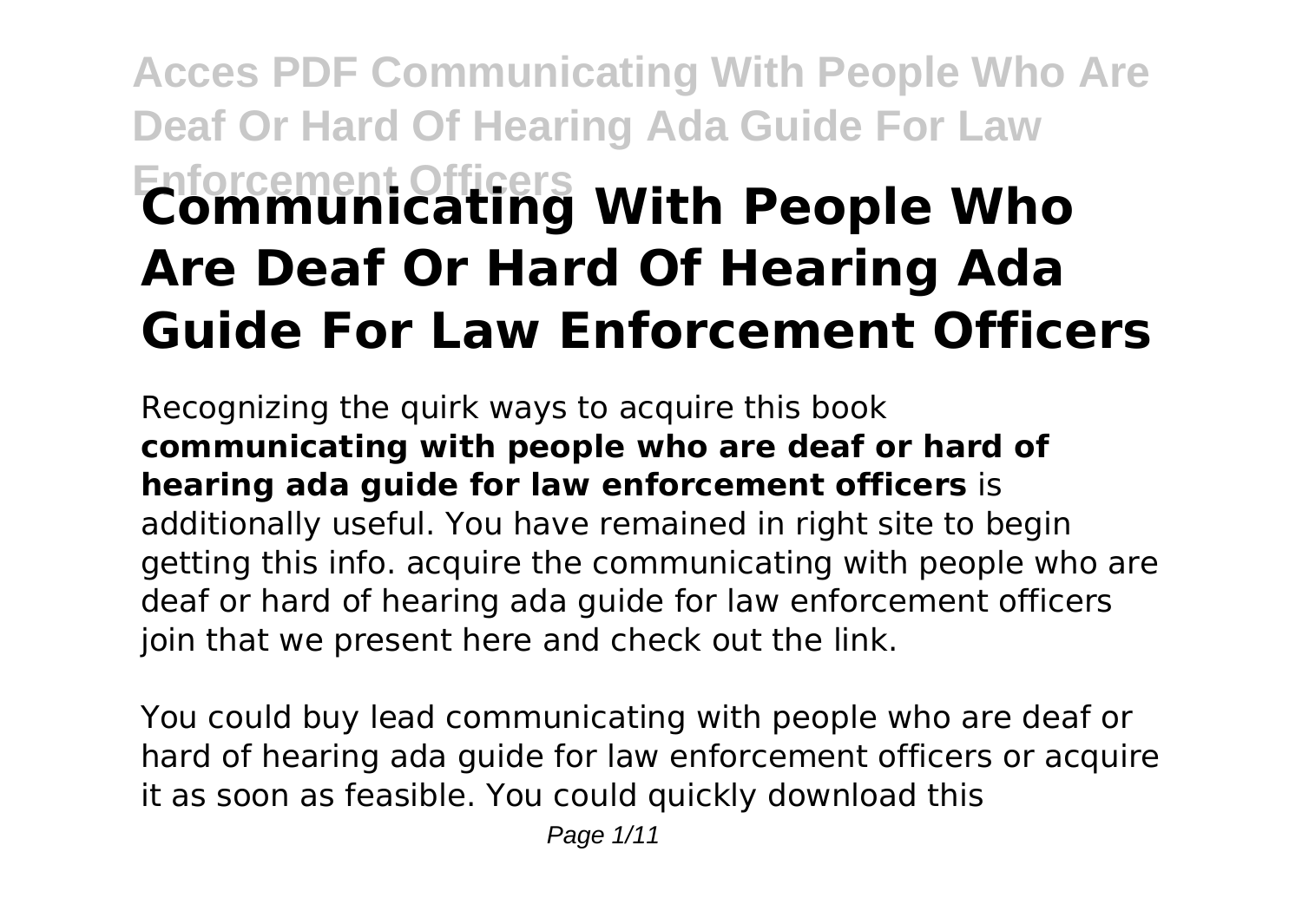**Acces PDF Communicating With People Who Are Deaf Or Hard Of Hearing Ada Guide For Law Enforcement Officers** communicating with people who are deaf or hard of hearing ada guide for law enforcement officers after getting deal. So, similar to you require the books swiftly, you can straight acquire it. It's thus utterly simple and hence fats, isn't it? You have to favor to in this flavor

The browsing interface has a lot of room to improve, but it's simple enough to use. Downloads are available in dozens of formats, including EPUB, MOBI, and PDF, and each story has a Flesch-Kincaid score to show how easy or difficult it is to read.

# **Communicating With People Who Are**

Knowledge Is Power Effective communication begins and ends with knowledge. A well-rounded individual is a fascinating one. People who travel, read or are aware of current events are a joy to talk to.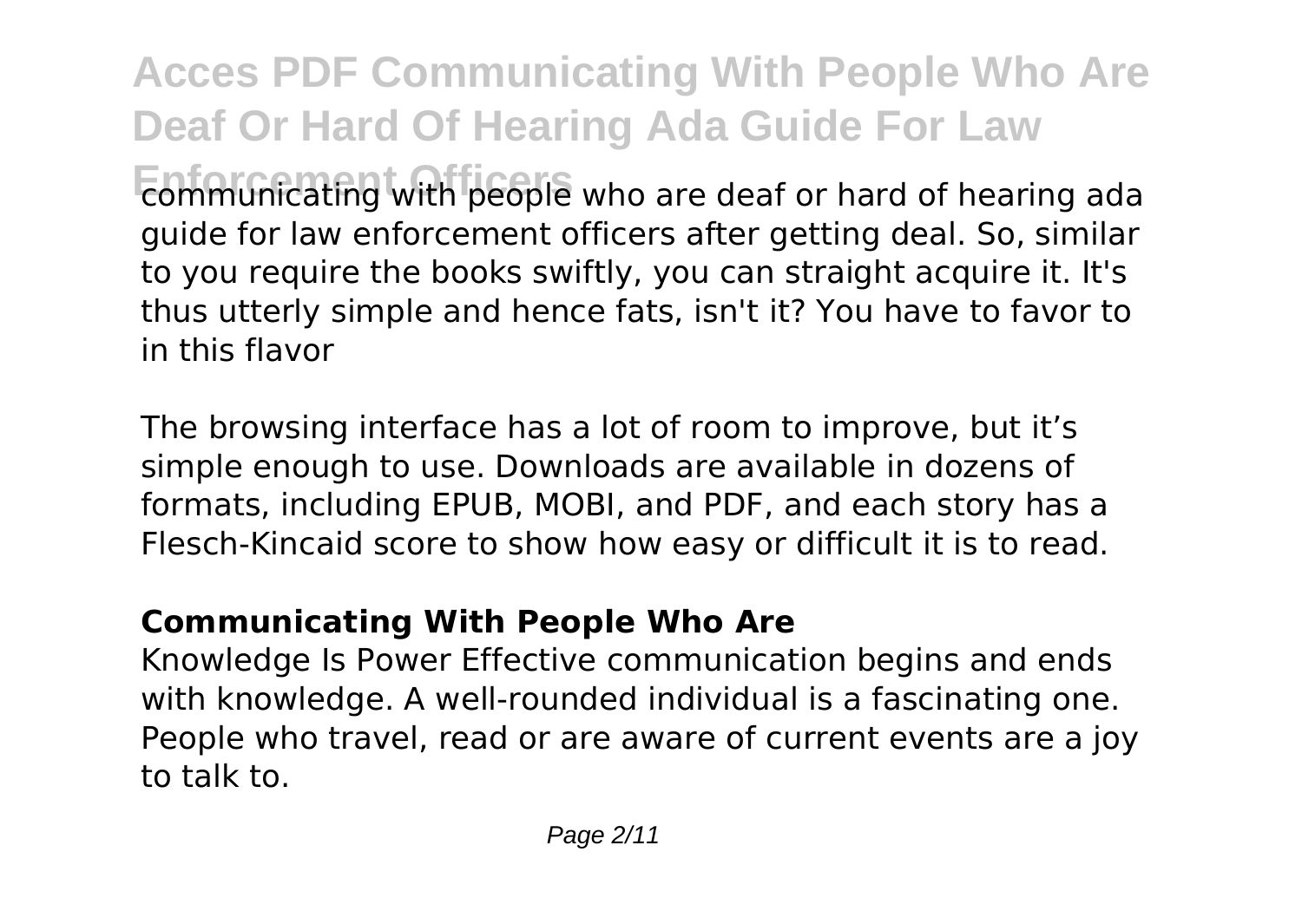**Acces PDF Communicating With People Who Are Deaf Or Hard Of Hearing Ada Guide For Law Enforcement Officers How To Communicate With People | Everyday Health** Communicate eye-to-eye. Eye contact builds rapport, helps to convince people that you're trustworthy, and displays interest. During a conversation or presentation, it is important to look into the other person's eyes if possible and maintain contact for a reasonable amount of time. Take care not to overdo it.–

**How to Communicate Effectively (with Pictures) - wikiHow** Adjust your nonverbal signals according to the context. The tone of your voice, for example, should be different when... Be aware of individual differences. People from different countries and cultures tend to use different nonverbal...

#### **How to communicate with others: The effective ...**

The best way to communicate is by being open and honest. If you are frustrated, say "I'm frustrated". Being able to label your feelings and work through  $t_{\text{max}}$  can help you when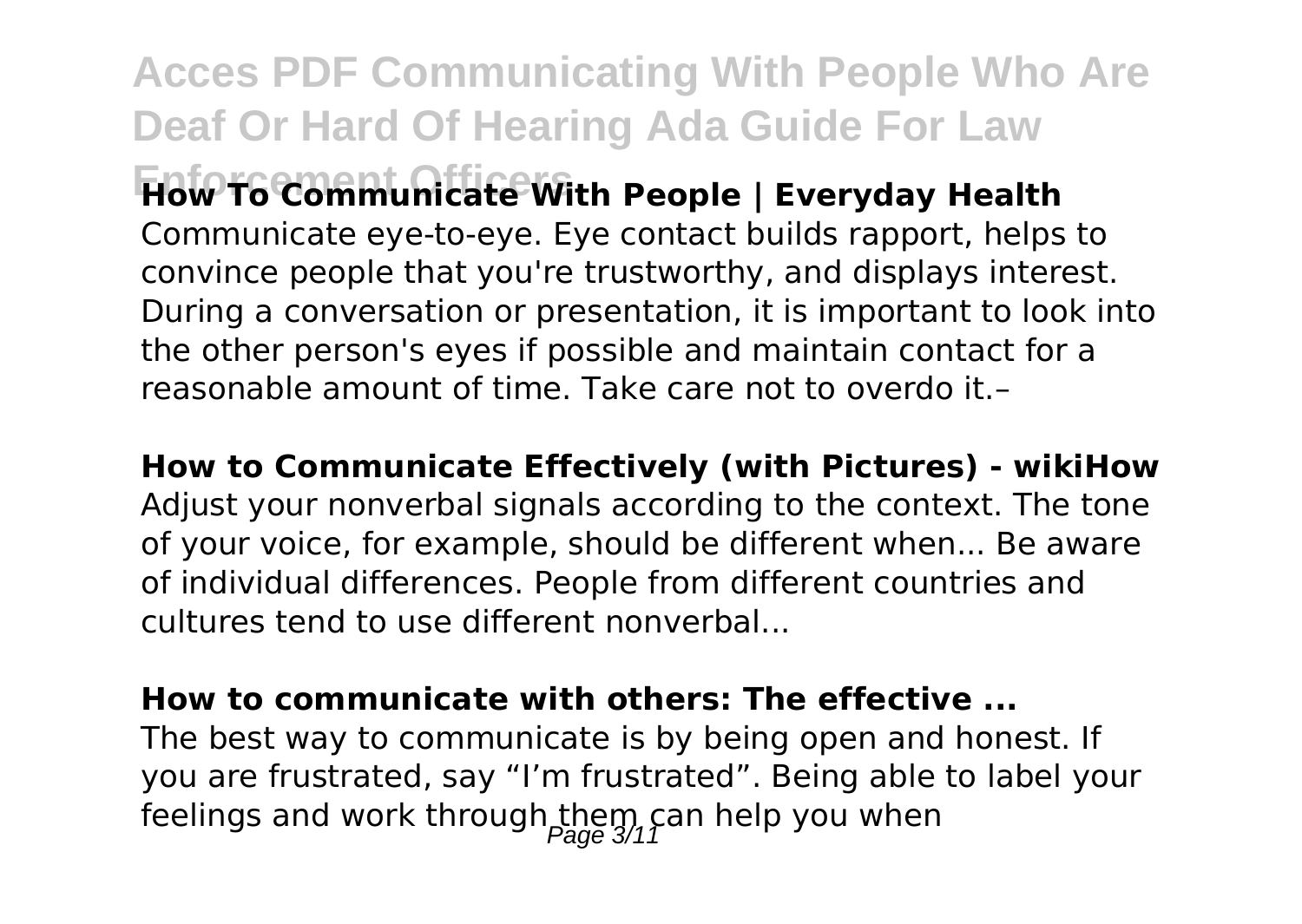**Acces PDF Communicating With People Who Are Deaf Or Hard Of Hearing Ada Guide For Law Enforcement Officers** communicating with others. If you don't want to talk about a subject, say "I don't want to talk about that" to let the other person know where you stand.

# **6 Tips On Communicating With Others - eLearning Industry**

Communicating With People Who Are Mentally Ill In our society, there is a powerful negative stigma attached to mental illness, especially the more severe forms, like schizophrenia. Schizophrenia is...

# **Communicating With People With Mental Illness: The Public ...**

When communicating with people from other cultures, you may notice that they are more expressive with their face (to show happiness, sadness, frustration, etc.) than you are used to, or you may notice that they  $\lim_{\beta \to \infty}$  show much expression at all.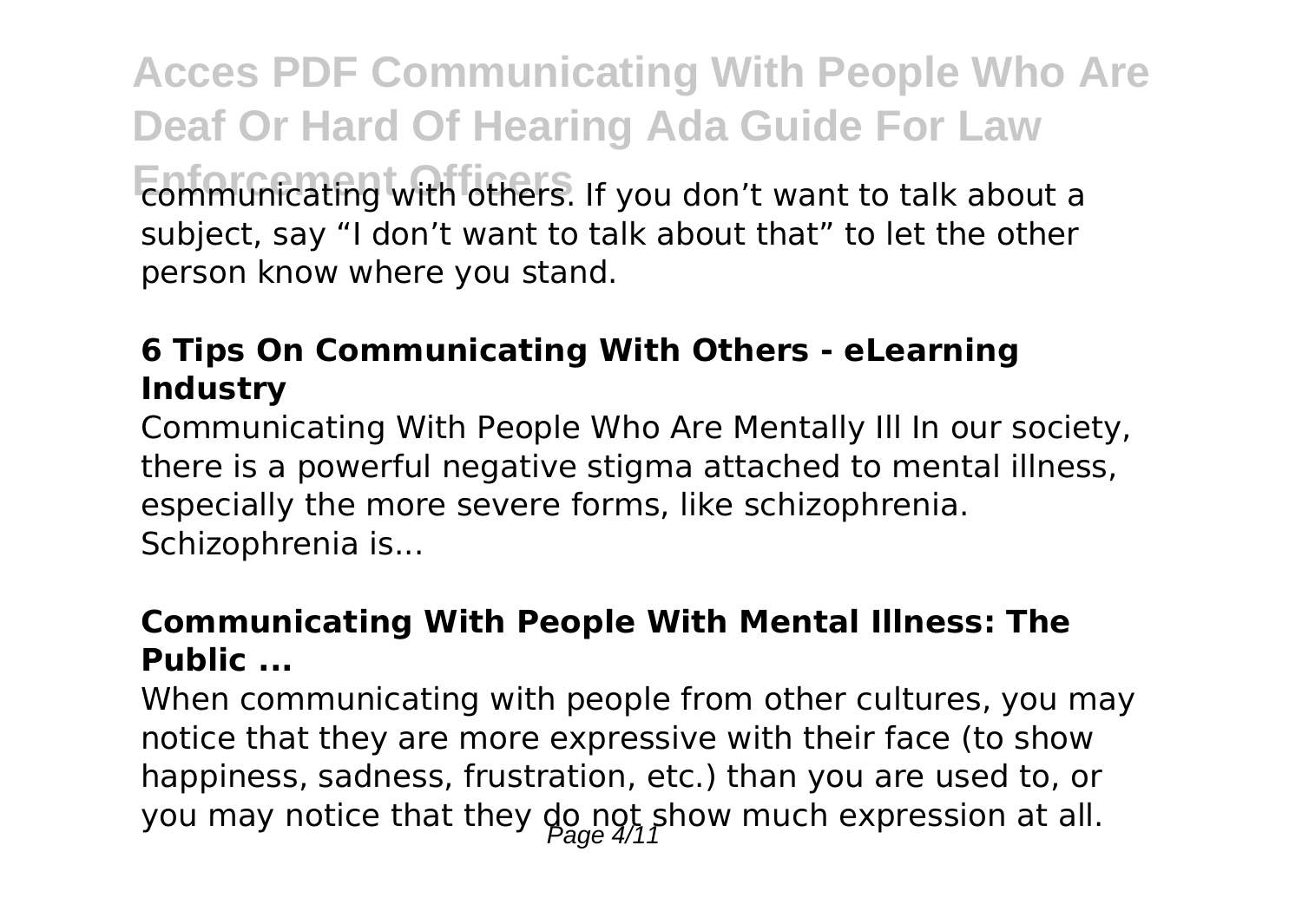# **Acces PDF Communicating With People Who Are Deaf Or Hard Of Hearing Ada Guide For Law Frach communication is non-verbal, no matter what the culture.**

## **How to Communicate Well With People from Other Cultures**

What's stopping you from communicating effectively? Common barriers to effective communication include: Stress and out-ofcontrol emotion. When you're stressed or emotionally overwhelmed, you're more likely to misread other people, send confusing or off-putting nonverbal signals, and lapse into unhealthy knee-jerk patterns of behavior.

#### **Effective Communication - HelpGuide.org**

People-first language is used to communicate appropriately and respectfully with and about an individual with a disability. Peoplefirst language emphasizes the person first, not the disability. For example, when referring to a person with a disability, refer to the person first, by using phrages such as, "a person who ...", "a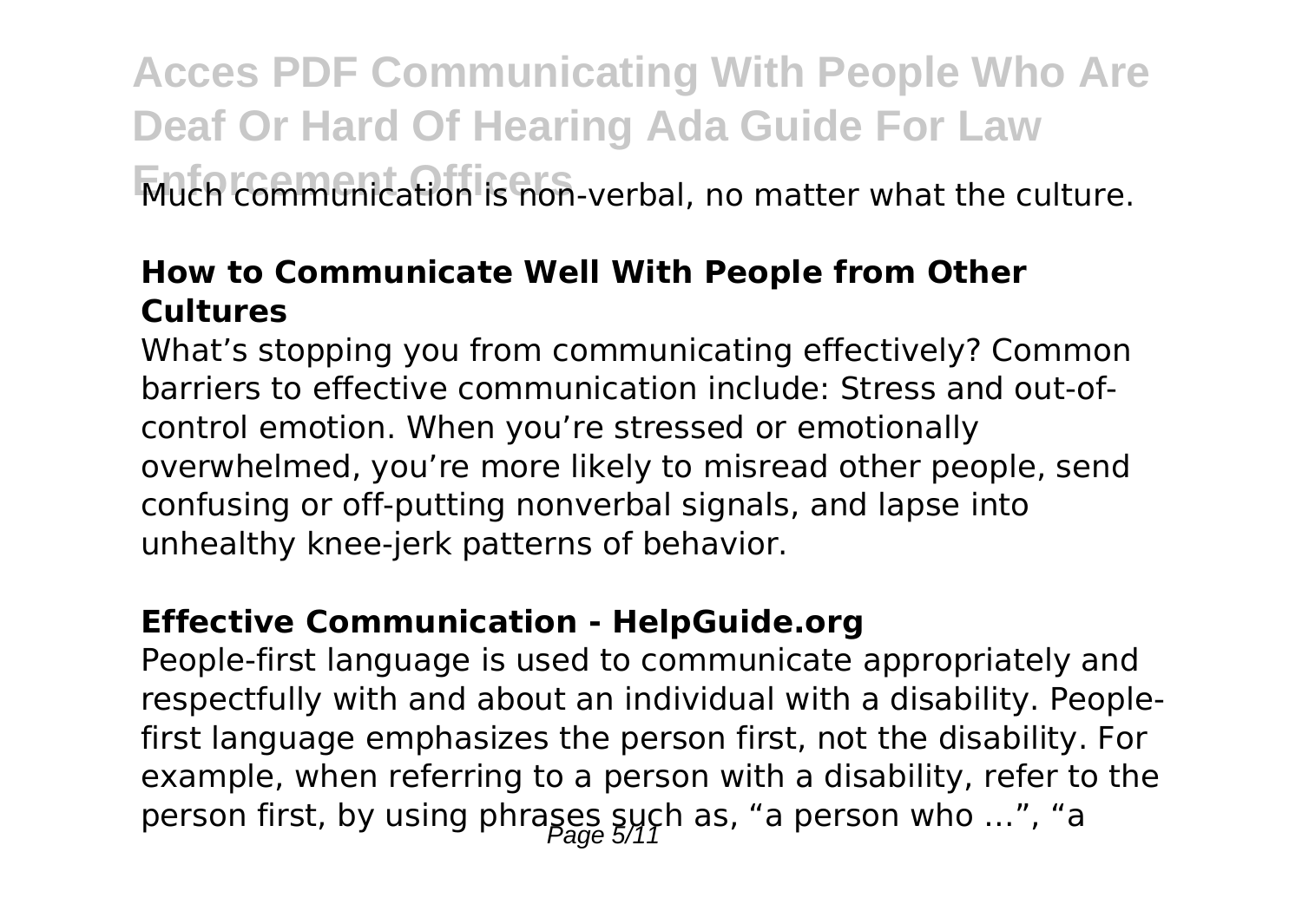**Acces PDF Communicating With People Who Are Deaf Or Hard Of Hearing Ada Guide For Law Enforcement Officers** who has …"

#### **Communicating With and About People with Disabilities | CDC**

In healthy communication, two people would take turns leading and following. However, some difficult people like to take the lead, set a negative tone, and harp on "what's wrong" over and over.

**Ten Keys to Handling Unreasonable & Difficult People ...** When communicating with people from other cultural backgrounds, it's important to account for cultural differences in communication styles. If we don't, we may accidentally offend or ...

**10 Communication Problems and Mistakes We All Make ...** Using friendly jokes when  $\underset{\text{Page 6/11}}{\text{Common}}$  with your team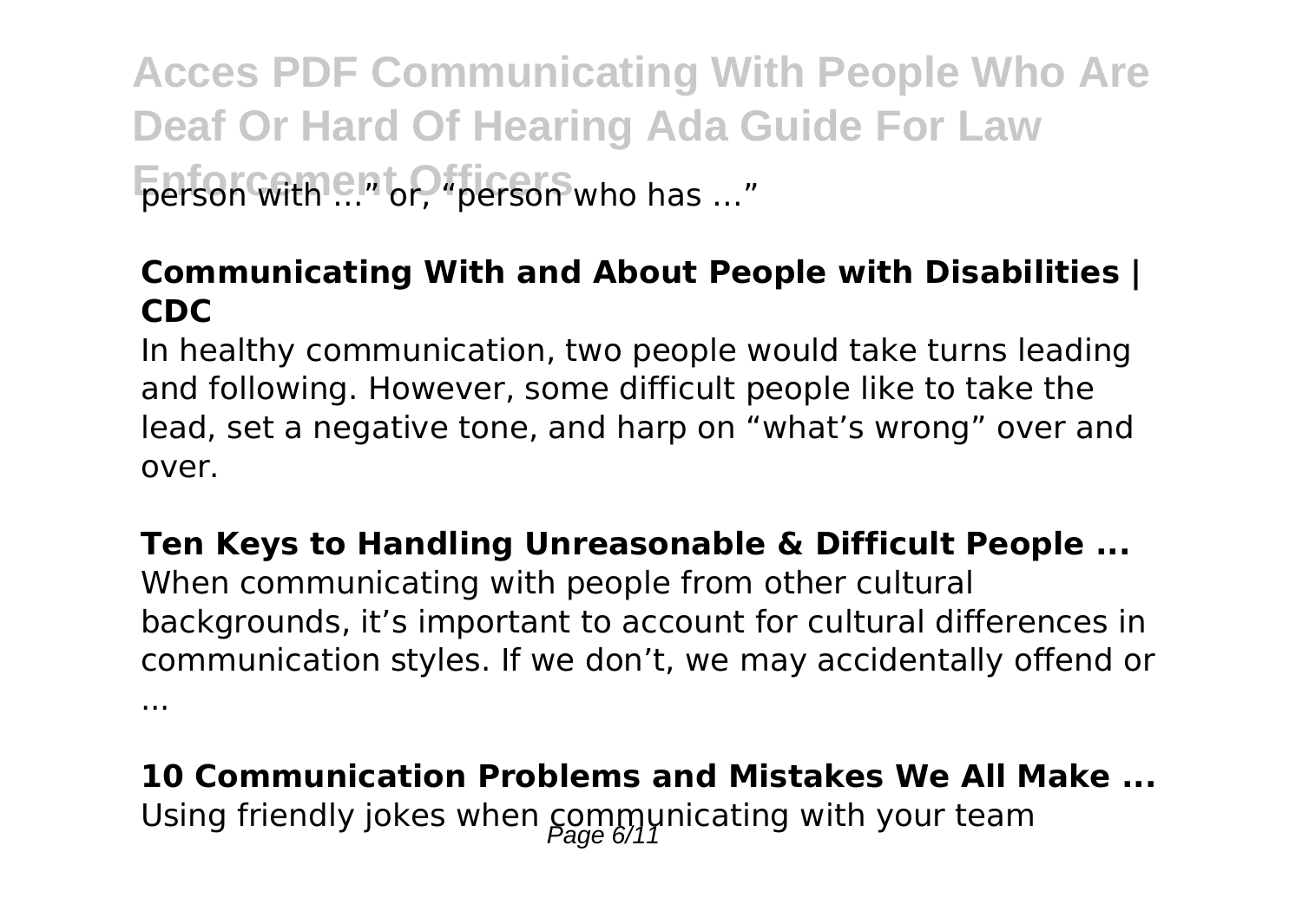**Acces PDF Communicating With People Who Are Deaf Or Hard Of Hearing Ada Guide For Law** members will help pass your message along in a more relaxed way. This method of communication has been proven to be a

highly effective way of dousing tension. When the atmosphere is unfriendly and intense, being humorous does the trick. If you must use jokes, please don't overdo it.

#### **20 Ways to Communicate Better at Work - Small Business Trends**

When communicating with others, it's just as important that people be aware that you're listening as it is that you're actually listening. For that reason, be involved with and react to what the

...

## **10 ways to communicate more effectively with customers and ...**

But in an environment where people really want to communicate, the limited-English speaker will be sensitive to the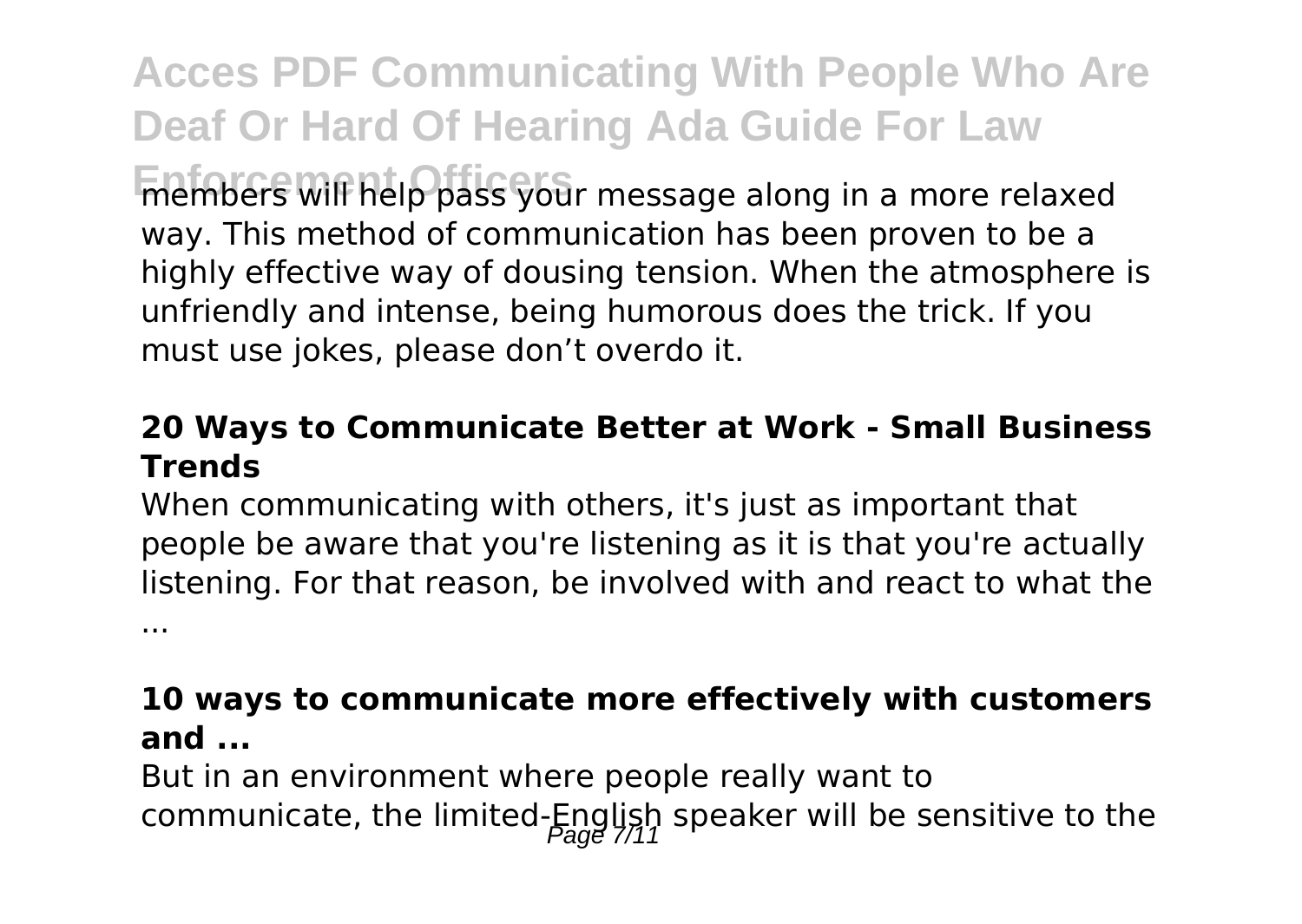**Acces PDF Communicating With People Who Are Deaf Or Hard Of Hearing Ada Guide For Law** feelings of the native-English employee who is feeling left out, and managers will feel comfortable encouraging people to speak English when necessary. In reality, speaking multiple languages is a valuable skill, turning a ...

# **How to Communicate With People Who Speak Limited English ...**

Speak clearly using an appropriate volume and rate of speech, so that the other person can understand you. Truly listen to the person you are speaking with. Good communication with the elderly depends on good listening, according to the AAFP  $1 \sqcap$ .  $\sqcap$ This is a verified and trusted source.

#### **Tips on Effective Communication With the Elderly | Healthfully**

Communicating with Deaf People: A Primer: This page has more suggestions and facts including the fact that only 40 percent of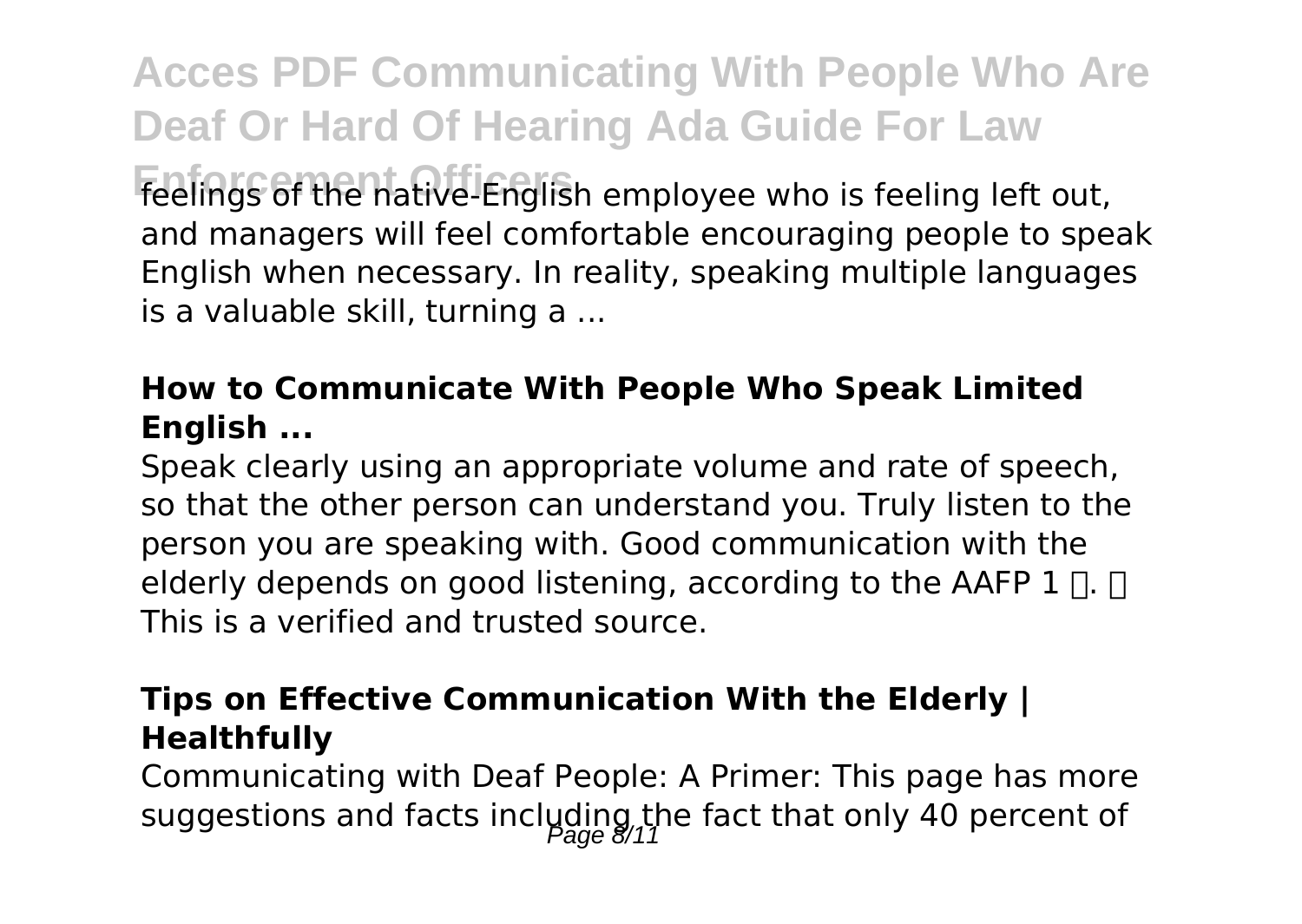**Acces PDF Communicating With People Who Are Deaf Or Hard Of Hearing Ada Guide For Law Enforcement Of Speech is Visible. For Hearing People Only: This is a classic book** that has helped many hearing people to understand deafness. The title is self-explanatory.

# **How to Communicate With Deaf or Hard of Hearing People**

Be aware of a person becoming upset or confused by your conversation with them. Listen to the person and try to understand what they are communicating. Communicate in a straightforward manner and stick to one topic at a time. Be a good listener, be responsive and make eye contact with a caring approach.

#### **Communication with people with disabilities | Australian**

**...**

Also, communicating through technology is no excuse to use vague language or lazily fire off emoticons in place of real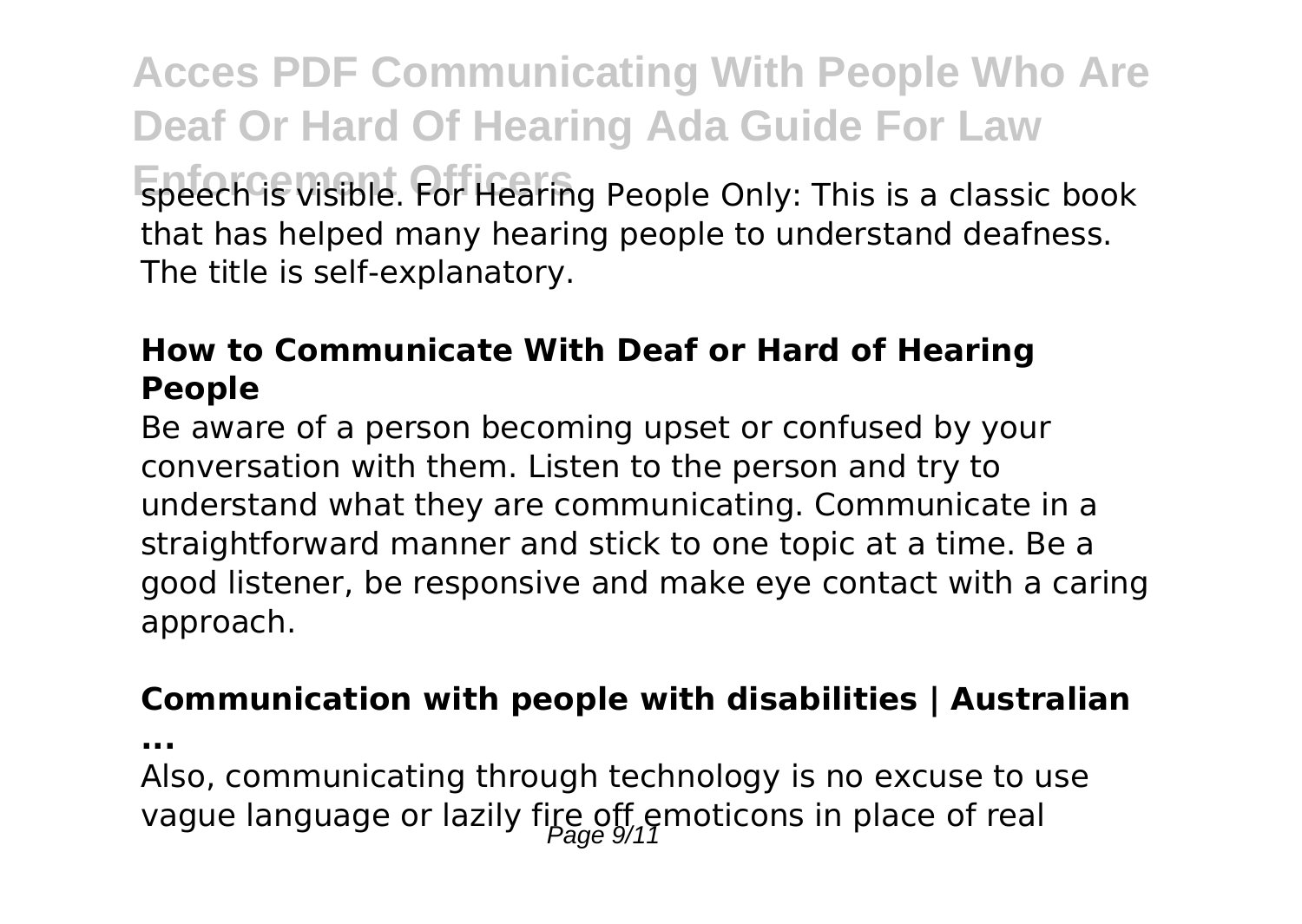**Acces PDF Communicating With People Who Are Deaf Or Hard Of Hearing Ada Guide For Law Enforcement Officers** conversation. She says physicians who wish to really connect with patients should do just the opposite: "Set appropriate expectations and communicate them. Be clear; be direct," she said. More advice on clinical training

# **6 simple ways to master patient communication | American ...**

Communicating with people with dementia can be complicated. Maybe you've experienced this first-hand with a family member or close friend, which means you know how difficult it can be. People who are considered "dependents" (i.e. unable to take care of themselves) are part of a heterogeneous group made up of a range of conditions.

# **How to Communicate with People with Dementia - Exploring ...**

People only retain a small percentage of facts when they're